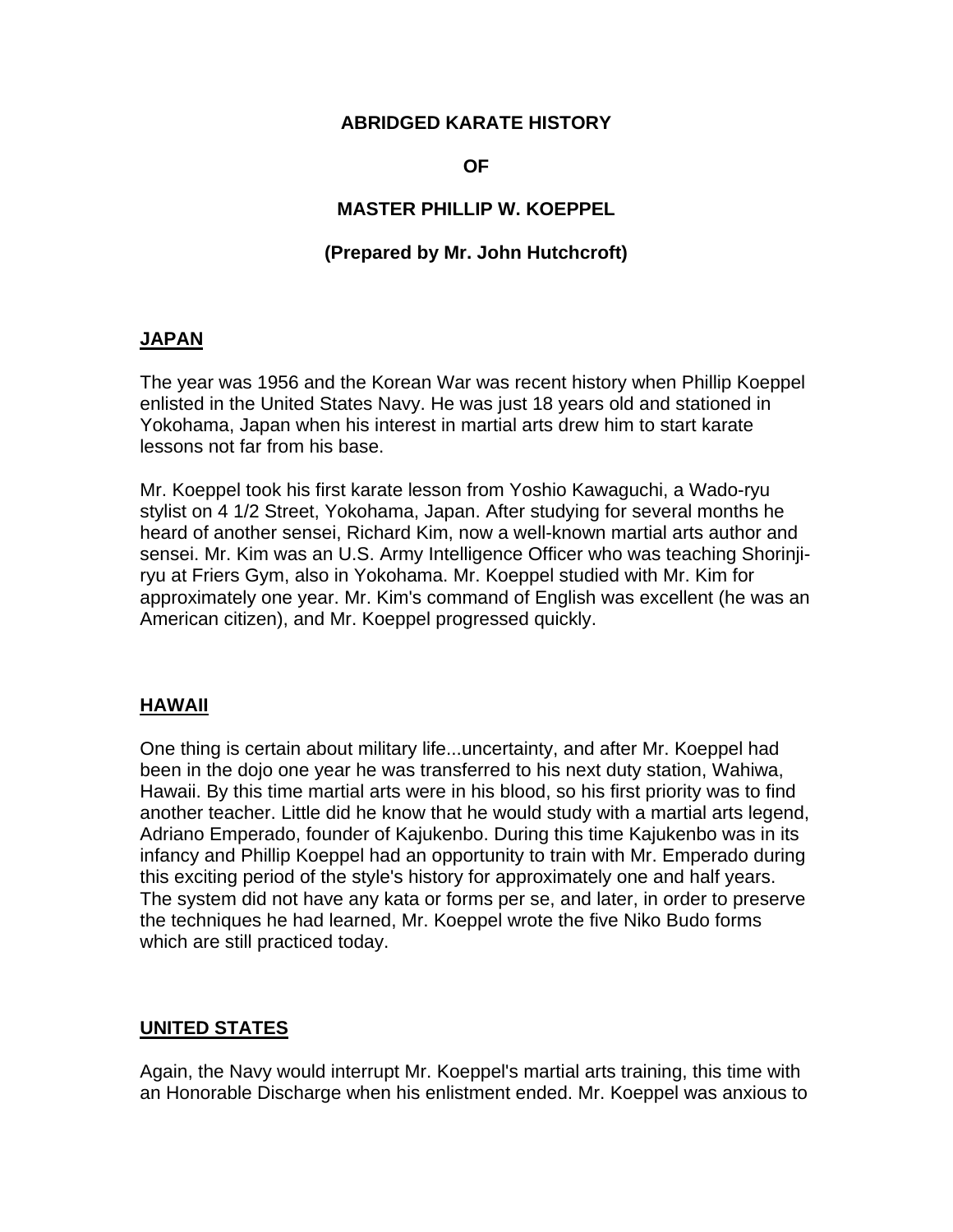continue his training when he came home to the United States. He asked Mr. Emperado about teachers in the U.S. Mr. Emperado told him that good instructors were scarce, but he knew of a Chinese martial artist in China Town in San Francisco and he had heard there was another prominent teacher in Phoenix, Arizona named Robert Trias. Mr. Koeppel returned home to Peoria, Illinois. Arizona may as well have been half way around the world. Air travel was expensive and a jaunt to Phoenix, Arizona was a major travel plan. Mr. Koeppel did what he needed to do to keep practicing and opened a small dojo in Peoria. At the time he didn't know that his dojo was the first karate school in Illinois. Even the Chicago area where one would expect some martial arts interest offered only a few judo clubs. Later that year Mr. Koeppel read a story in Popular Mechanics magazine about Robert A. Trias, his United States Karate Association, and how Mr. Trias had learned karate during World War II. The article also listed a phone number and address for the United States Karate Association.

Mr. Koeppel was compelled to call him. Both were Navy men who had started their martial arts training overseas and it seemed they had similar goals. With that phone call an era of martial arts history had begun. Mr. Koeppel joined the USKA in 1960, later becoming Mr. Trias' first student in the Midwest. Mr. Koeppel learned from Mr. Trias at every opportunity and in 1963 Mr. Trias hosted the first World Championships in Chicago, Illinois.

In the following 22 years Mr. Koeppel's reputation as a competitor and excellent teacher spread. The competitive records of his students became legendary.

Mr. Trias appointed Mr. Koeppel 3rd Regional Director for the USKA where he developed the strongest region in the Association. The USKA Third Region dominated the tournament scene with early competitors such as Glenn Keeny, Bill Wallace, Parker Shelton, Jim McLain, Bob Yarnall, Victor Moore, Bob Bowles, Melvin Wise, Randy Holman, Jim Harrison and many more. Mr. Koeppel also continued to progress and learn his art and was eventually promoted to 7th Dan and Chief Instructor for Mr. Trias' Shuri-ryu system.

In 1981 Mr. Koeppel resigned from the United States Karate Association. A close introspection of his martial arts lead him to believe that self-improvement comes from continual life study. He looked for a new beginning. It took a great deal of soul searching and courage for him to leave behind what others might construe as having attained the "pinnacle of karate".

After resigning Mr. Koeppel began the search for an Okinawan karate and teachers that could provide him and his students with a sound foundation for the continuation of this life study. He was familiar with most of the Okinawan styles and had met many of the masters on trips to Okinawa. Eventually he decided upon an old Okinawan village karate called Matsumura Seito Shorin-ryu. It should be noted that of all the Matsumura lineage's, this system was never introduced into the Okinawa school systems in the early 1900's (as a part of the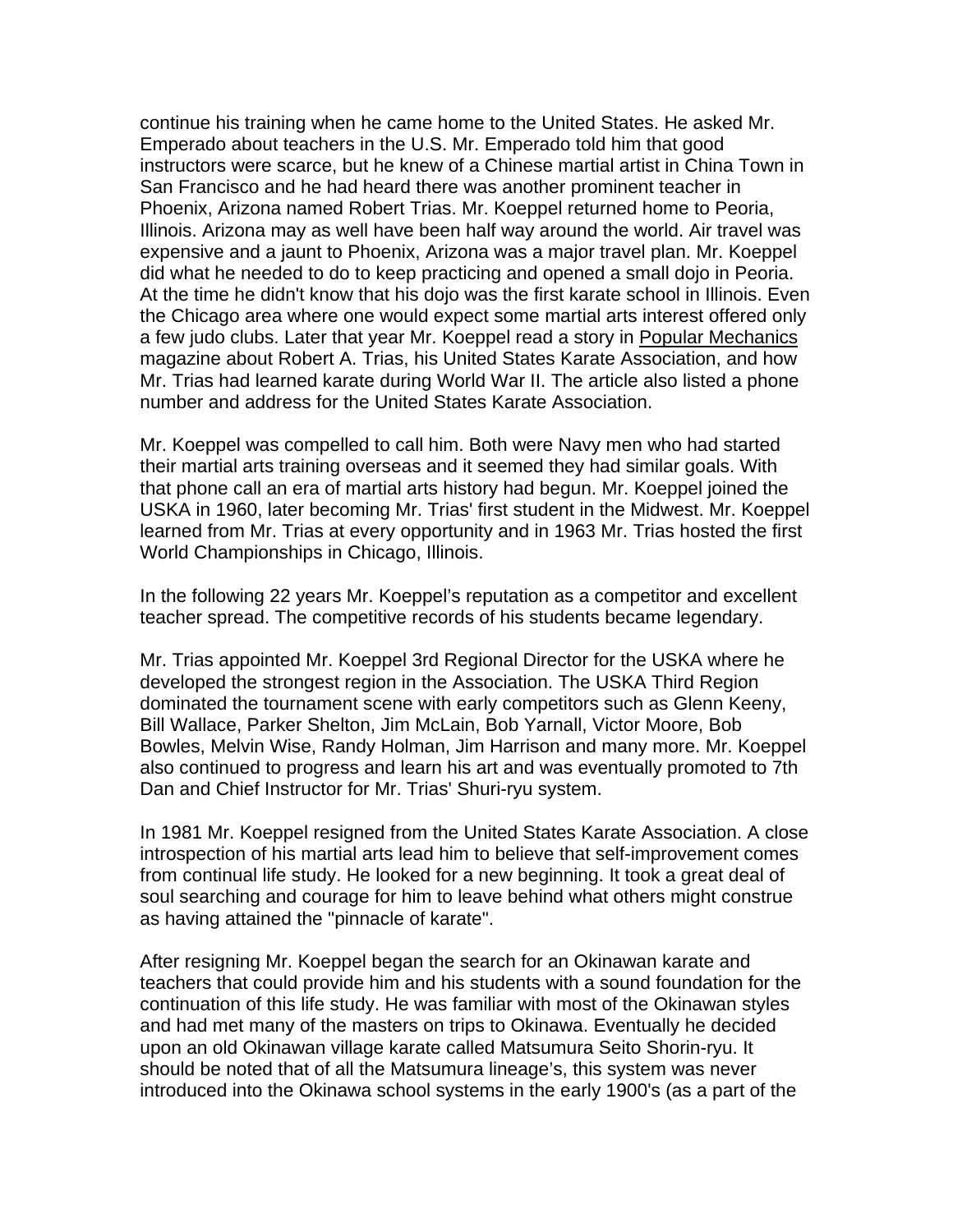physical education programs) and remained true to its martial nature. The lineage was a relatively short one. The Matsumura Seito descended primarily through family members; from Bushi Matsumura to Nabe Matsumura, to Hohan Soken, who taught five proficient senior students, (Kisei, Kuda, Oshiro, Arakaki and Nishihira), three of whom are significant to Mr. Koeppel. One of the Masters of this system, Fusei Kise, taught Mr. Ron Lindsey, 7th Dan Matsumura Seito Shorin-ryu. Mr. Lindsey in turn introduced the system to Mr. Koeppel. Later, Mr. Koeppel studied with another of Hohan Soken's senior students, Yuichi Kuda. Mr. Koeppel, because of his vast knowledge and experience, progressed quickly. He was eventually promoted to 8th Dan, Matsumura Seito Shorin-ryu by Yuichi Kuda, Hanshi. Through Master Koeppel's tireless efforts the Matsumura Seito system spread rapidly throughout his existing schools and students.

In 1997 Patrick McCarthy, noted author, sensei and Okinawan karate historian, wrote Mr. Koeppel a letter of introduction to meet Mr. Kosei Nishihira, one of Hohan Soken's senior students. McCarthy knew Mr. Nishihira, and also knew that the introduction would be of vital importance to Mr. Koeppel and his students. During the 1997 Okinawa World Karate Championships Mr. Koeppel traveled to Nishihara Village, Okinawa to meet and train with Mr. Nishihira. Mr. Nishihira was born in 1942, and became a student of Mr. Soken when he was 10 years old, right after Mr. Soken returned to Okinawa from Argentina. In fact, Mr. Soken was the young man's neighbor. Mr. Soken was Nishihira's only teacher, a relationship that lasted approximately 30 years, until the legendary grand master died. Mr. Koeppel worked out with Mr. Nishihira several times, authenticating and documenting the Matsumura Seito katas and bunkai. Koeppel Sensei was exhilarated with the affirmation that his kata, theories and methods were so close to that of Nishihira's. His years of research, training and study had paid off, and a liaison was formed between the two men that will benefit Mr. Koeppel's efforts to preserve and propagate Mr. Soken's tradition.

In 1984 Master Koeppel founded the United States Karate Do Kai. The organization's goal is to provide quality martial arts services to authentic, traditional karate practitioners. His philosophy has always been to assist others in their search for knowledge and training. In February 1996, Mr. Koeppel arranged for his personal friend, Mr. Takayoshi Nagamine, 9th Dan Hanshi, Matsubyashi Shorin-ryu to visit Mr. Patrick Beaumont's dojo, a USKK affiliate dojo in Ireland. Mr. Nagamine said he would go to Ireland only if Mr. Koeppel would accompany him. Together they provided seminars for Mr. Beaumont and his dojo. This was the first time an Okinawan karate master had ever been to Ireland. It is just one of many examples of Mr. Koeppel's efforts to help members of USKK return to authentic sources for the Okinawan karate training that they seek. Mr. Koeppel's efforts have been rewarded by a growing network of members and schools throughout the world and because of that effort he has been recognized and awarded certifications by the following entities and countries: